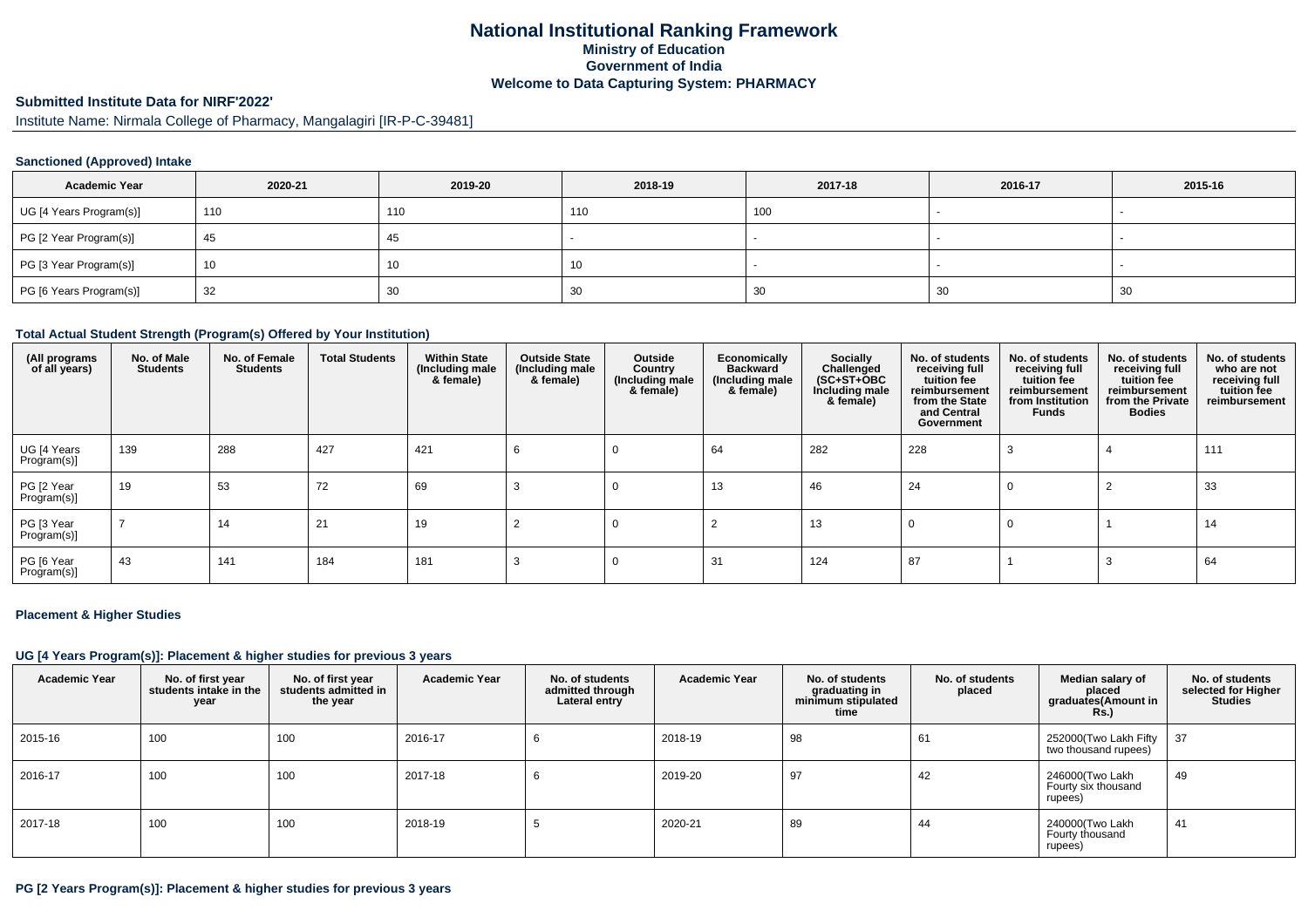| <b>Academic Year</b> | No. of first year<br>students intake in the<br>year | No. of first year<br>students admitted in<br>the year | <b>Academic Year</b> | No. of students graduating in minimum<br>stipulated time | No. of students<br>placed | Median salary of<br>placed<br>graduates(Amount in<br><b>Rs.)</b> | No. of students<br>selected for Higher<br><b>Studies</b> |
|----------------------|-----------------------------------------------------|-------------------------------------------------------|----------------------|----------------------------------------------------------|---------------------------|------------------------------------------------------------------|----------------------------------------------------------|
| 2017-18              | 45                                                  | 36                                                    | 2018-19              | 32                                                       | -31                       | 288000(Two Lakh<br>Eighty eight thousand<br>rupees)              |                                                          |
| 2018-19              | 45                                                  | 38                                                    | 2019-20              | 37                                                       | 32                        | 258000(Two Lakh Fifty<br>Eight thousand rupees                   |                                                          |
| 2019-20              | 45                                                  | 36                                                    | 2020-21              | 36                                                       | 26                        | 252000(Two Lakh Fifty<br>two thousand rupees)                    |                                                          |

# **PG [3 Years Program(s)]: Placement & higher studies for previous 3 years**

| <b>Academic Year</b> | No. of first year<br>students intake in the<br>year | No. of first year<br>students admitted in<br>the year | <b>Academic Year</b> | No. of students<br>admitted through<br>Lateral entry | <b>Academic Year</b> | No. of students<br>graduating in<br>minimum stipulated<br>time | No. of students<br>placed | Median salary of<br>placed<br>graduates(Amount in<br><b>Rs.</b> ) | No. of students<br>selected for Higher<br><b>Studies</b> |
|----------------------|-----------------------------------------------------|-------------------------------------------------------|----------------------|------------------------------------------------------|----------------------|----------------------------------------------------------------|---------------------------|-------------------------------------------------------------------|----------------------------------------------------------|
| 2016-17              | 10                                                  |                                                       | 2017-18              | $\mathbf{0}$                                         | 2018-19              |                                                                |                           | 240000(Two Lakh<br>Fourty thousand<br>rupees)                     | $\overline{0}$                                           |
| 2017-18              | 10                                                  |                                                       | 2018-19              | $\mathbf{0}$                                         | 2019-20              |                                                                |                           | 264000(Two Lakh<br>Sixty four thousand<br>rupees)                 | $\overline{0}$                                           |
| 2018-19              | 10                                                  |                                                       | 2019-20              | 0                                                    | 2020-21              |                                                                |                           | 240000(Two Lakh<br>fourty thousand<br>rupees)                     | $\overline{0}$                                           |

## **PG [6 Years Program(s)]: Placement & higher studies for previous 3 years**

| <b>Academic Year</b> | No. of first year<br>students intake in the<br>year | No. of first year<br>students admitted in<br>the year | <b>Academic Year</b> | No. of students graduating in minimum<br>stipulated time | No. of students<br>placed | Median salary of<br>placed<br>graduates(Amount in<br><b>Rs.)</b> | No. of students<br>selected for Higher<br><b>Studies</b> |
|----------------------|-----------------------------------------------------|-------------------------------------------------------|----------------------|----------------------------------------------------------|---------------------------|------------------------------------------------------------------|----------------------------------------------------------|
| 2013-14              | 30                                                  | 30                                                    | 2018-19              | 30                                                       | 26                        | 264000(Two Lakh<br>Sixty four thousand<br>rupees)                |                                                          |
| 2014-15              | 30                                                  | 30                                                    | 2019-20              | 29                                                       | 26                        | 288000(Two Lakh<br>Eighty eight thousand<br>rupees)              | - 0                                                      |
| 2015-16              | 30                                                  | 30                                                    | 2020-21              | 30                                                       | 19                        | 288000(Two Lakh<br>eighty eight thousand<br>rupees)              |                                                          |

## **Ph.D Student Details**

| Ph.D (Student pursuing doctoral program till 2020-21 Students admitted in the academic year 2020-21 should not be entered here.) |                       |                    |  |  |  |
|----------------------------------------------------------------------------------------------------------------------------------|-----------------------|--------------------|--|--|--|
|                                                                                                                                  | <b>Total Students</b> |                    |  |  |  |
| Full Time                                                                                                                        |                       |                    |  |  |  |
| Part Time                                                                                                                        |                       | -24                |  |  |  |
| No. of Ph.D students graduated (including Integrated Ph.D)                                                                       |                       |                    |  |  |  |
|                                                                                                                                  | 2020-21               | 2018-19<br>2019-20 |  |  |  |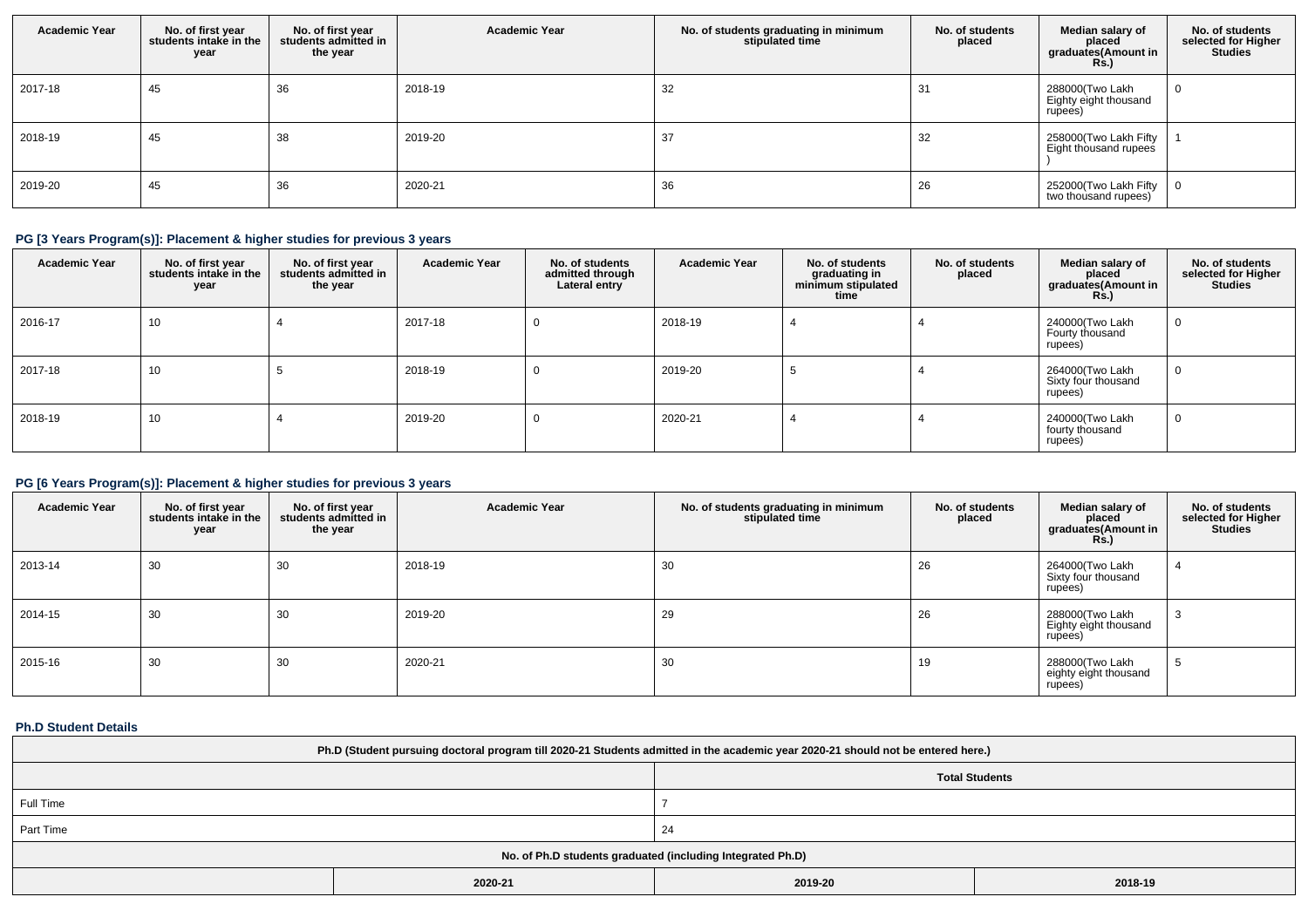| Full Time |  |  |
|-----------|--|--|
| Part Time |  |  |

### **Financial Resources: Utilised Amount for the Capital expenditure for previous 3 years**

| <b>Academic Year</b>                                                                                 | 2020-21                                                                              | 2019-20                                                                       | 2018-19                                                                            |  |  |  |  |
|------------------------------------------------------------------------------------------------------|--------------------------------------------------------------------------------------|-------------------------------------------------------------------------------|------------------------------------------------------------------------------------|--|--|--|--|
|                                                                                                      | <b>Utilised Amount</b>                                                               | <b>Utilised Amount</b>                                                        | <b>Utilised Amount</b>                                                             |  |  |  |  |
| Annual Capital Expenditure on Academic Activities and Resources (excluding expenditure on buildings) |                                                                                      |                                                                               |                                                                                    |  |  |  |  |
| Library                                                                                              | 651492 (Six Lakh fifty one thousand four hundred ninety two<br>rupees)               | 766204 (Seven Lakh sixty six thousand two hundred four<br>rupees)             | 626516 (Six lakh twenty six thousand five hundred sixteen<br>rupees)               |  |  |  |  |
| New Equipment for Laboratories                                                                       | 2257000 (Twenty two lakh fifty seven thousand rupees)                                | 1917476 (Nineteen lakh seventeen thousand four hundred<br>seventy six rupees) | 2397122 (Twenty three lakh ninety seven thousand one<br>hundred twenty two rupees) |  |  |  |  |
| Other expenditure on creation of Capital Assets (excluding<br>expenditure on Land and Building)      | 3758357 (Thirty seven lakh fifty eight thousand three hundred<br>fifty seven rupees) | 2214112 (Twenty two lakh fourteen thousand one hundred<br>twelve rupees)      | 1802274 (Eighteen lakh two thousand two hundred seventy<br>four rupees)            |  |  |  |  |

## **Financial Resources: Utilised Amount for the Operational expenditure for previous 3 years**

| <b>Academic Year</b>                                                                                                                                                                            | 2020-21                                                                                 | 2019-20                                                                                         | 2018-19                                                                         |  |  |  |  |
|-------------------------------------------------------------------------------------------------------------------------------------------------------------------------------------------------|-----------------------------------------------------------------------------------------|-------------------------------------------------------------------------------------------------|---------------------------------------------------------------------------------|--|--|--|--|
|                                                                                                                                                                                                 | <b>Utilised Amount</b>                                                                  | <b>Utilised Amount</b>                                                                          | <b>Utilised Amount</b>                                                          |  |  |  |  |
| <b>Annual Operational Expenditure</b>                                                                                                                                                           |                                                                                         |                                                                                                 |                                                                                 |  |  |  |  |
| Salaries (Teaching and Non Teaching staff)                                                                                                                                                      | 31202716 (Three crore twelve lakhs two thousand seven<br>hundred sixteen rupees)        | 28259610 (Two Crore eighty two lakhs fifty nine thousand six<br>hundred ten rupees)             | 26102038 (Two sixty one lakh two thousand thirty eight rupees)                  |  |  |  |  |
| Maintenance of Academic Infrastructure or consumables and<br>other running expenditures (excluding maintenance of hostels<br>and allied services, rent of the building, depreciation cost, etc) | 14094796 (One crore forty lakh ninety four thousand seven<br>hundred ninety six rupees) | 12287788 (One crore twenty two lakh eighty seven thousand<br>seven hundred eighty eight rupees) | 9668264 (Ninety six lakh sixty eight thousand two hundred<br>sixty four rupees) |  |  |  |  |
| Seminars/Conferences/Workshops                                                                                                                                                                  | 474954 (Four lakh seventy four thousand nine hundred fifty<br>four rupees)              | 379425 (Three lakh seventy nine thousand four hundred twenty<br>five rupees)                    | 378354 (Three lakh seventy eight thousand three hundred fifty<br>four rupees)   |  |  |  |  |

#### **IPR**

| Calendar year            | 2020 | 2019 | 2018 |
|--------------------------|------|------|------|
| No. of Patents Published |      |      |      |
| No. of Patents Granted   |      |      |      |

## **Sponsored Research Details**

| <b>Financial Year</b>                    | 2020-21                                                              | 2019-20                                                              | 2018-19                                                    |
|------------------------------------------|----------------------------------------------------------------------|----------------------------------------------------------------------|------------------------------------------------------------|
| Total no. of Sponsored Projects          |                                                                      |                                                                      |                                                            |
| Total no. of Funding Agencies            |                                                                      |                                                                      |                                                            |
| Total Amount Received (Amount in Rupees) | 1842325                                                              | 1792667                                                              | 1660294                                                    |
| Amount Received in Words                 | Eighteen lakh forty two thousand three hundred twenty five<br>rupees | Seventeen lakh ninety two thousand six hundred sixty seven<br>rupees | Sixteen Lakh Sixty thousand two hundred ninety four rupees |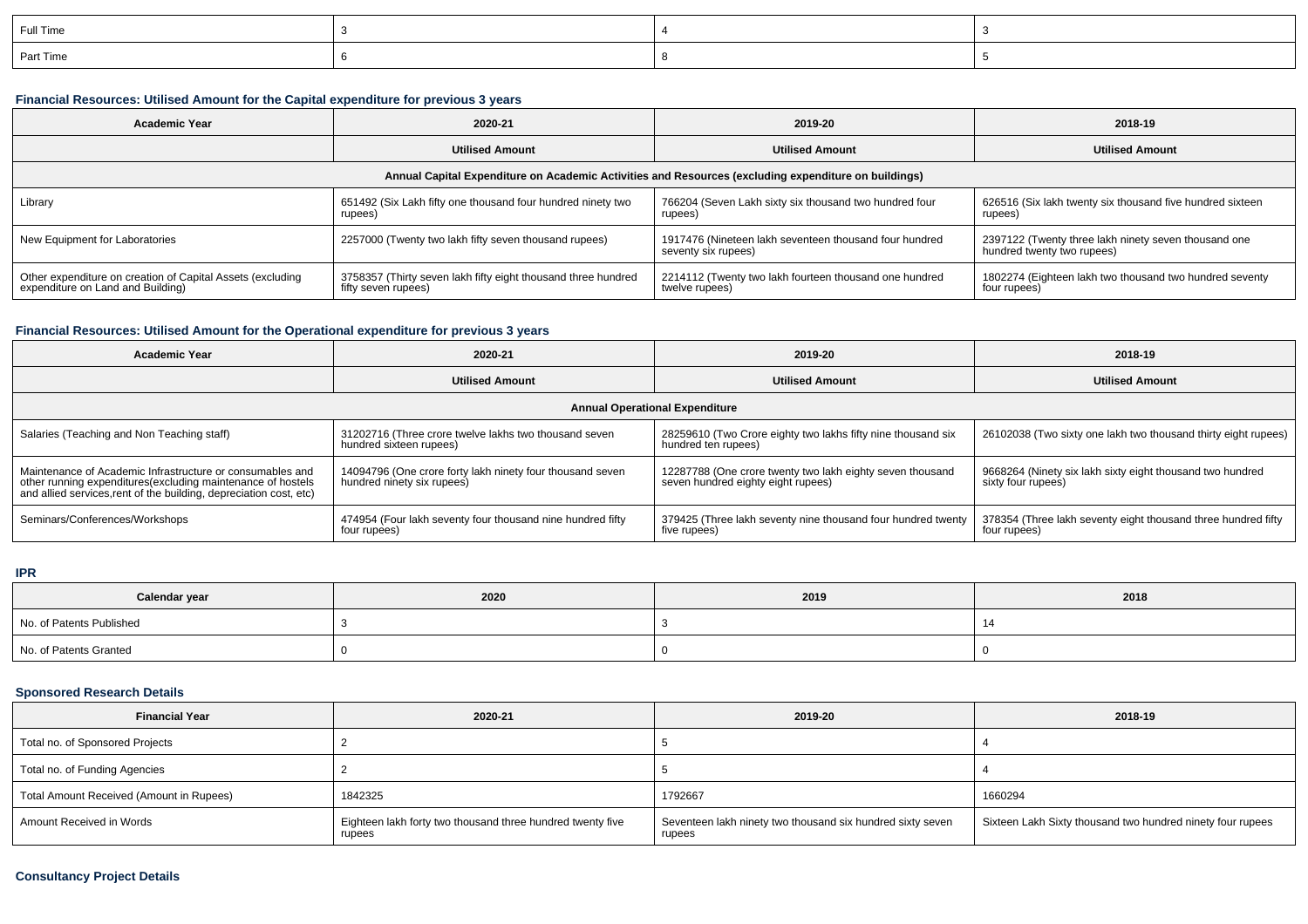| <b>Financial Year</b>                    | 2020-21                                           | 2019-20                                                       | 2018-19                                                 |
|------------------------------------------|---------------------------------------------------|---------------------------------------------------------------|---------------------------------------------------------|
| Total no. of Consultancy Projects        |                                                   |                                                               | -10                                                     |
| Total no. of Client Organizations        |                                                   |                                                               |                                                         |
| Total Amount Received (Amount in Rupees) | 158400                                            | 135275                                                        | 109325                                                  |
| Amount Received in Words                 | One lakh fifty eight thousand four hundred rupees | One lakh thirty five thousand two hundred seventy five rupees | One lakh nine thousand three hundred twenty five rupees |

## **PCS Facilities: Facilities of physically challenged students**

| 1. Do your institution buildings have Lifts/Ramps?                                                                                                         | Yes, more than 60% of the buildings |
|------------------------------------------------------------------------------------------------------------------------------------------------------------|-------------------------------------|
| 2. Do your institution have provision for walking aids, including wheelchairs and transportation from one building to another for<br>handicapped students? | Yes                                 |
| 3. Do your institution buildings have specially designed toilets for handicapped students?                                                                 | Yes, more than 60% of the buildings |

### **Faculty Details**

| Srno           | Name                                   | Age | Designation                                         | Gender | Qualification | <b>Experience (In</b><br>Months) | <b>Currently working</b><br>with institution? | <b>Joining Date</b> | <b>Leaving Date</b>      | <b>Association type</b> |
|----------------|----------------------------------------|-----|-----------------------------------------------------|--------|---------------|----------------------------------|-----------------------------------------------|---------------------|--------------------------|-------------------------|
| $\overline{1}$ | SHAIK ABDUL<br>RAHAMAN                 | 44  | Dean / Principal /<br>Director / Vice<br>Chancellor | Male   | Ph.D          | 252                              | Yes                                           | 05-08-2009          | $\overline{\phantom{a}}$ | Regular                 |
| 2              | <b>REKHA NARESH</b><br><b>BABU</b>     | 36  | Associate Professor                                 | Male   | M. Pharm      | 190                              | Yes                                           | 16-08-2007          | $\mathbf{u}$             | Regular                 |
| 3              | <b>DONDAPATI</b><br><b>SUBBA REDDY</b> | 43  | Professor                                           | Male   | Ph.D          | 228                              | Yes                                           | 27-08-2014          | $\sim$                   | Regular                 |
| 4              | <b>Dr CH K V L S N</b><br>ANJANA MALE  | 37  | Professor                                           | Female | Ph.D          | 200                              | Yes                                           | 21-06-2014          | $\overline{\phantom{a}}$ | Regular                 |
| 5              | <b>CHATLA SUPRIYA</b>                  | 41  | Associate Professor                                 | Female | M. Pharm      | 183                              | Yes                                           | 02-07-2008          | $\overline{\phantom{a}}$ | Regular                 |
| 6              | R RATNA<br><b>MANJULA</b>              | 46  | Associate Professor                                 | Female | M. Pharm      | 171                              | Yes                                           | 12-06-2009          | $\mathbf{u}$             | Regular                 |
| $\overline{7}$ | <b>UPPULURI</b><br><b>SPANDANA</b>     | 37  | Associate Professor                                 | Female | M. Pharm      | 165                              | Yes                                           | 20-09-2010          | $\overline{\phantom{a}}$ | Regular                 |
| 8              | <b>GODAY SWAPNA</b>                    | 41  | Associate Professor                                 | Female | Ph.D          | 155                              | Yes                                           | 20-09-2010          | $\overline{\phantom{a}}$ | Regular                 |
| 9              | SHAIK LIAKHAT ALI                      | 34  | <b>Assistant Professor</b>                          | Male   | M. Pharm      | 114                              | Yes                                           | 01-10-2012          | $\sim$                   | Visiting                |
| 10             | <b>MADDU</b><br><b>PRASANTHI</b>       | 42  | <b>Assistant Professor</b>                          | Female | M. Pharm      | 130                              | Yes                                           | 01-10-2014          | $\overline{\phantom{a}}$ | Regular                 |
| 11             | <b>SWATI</b><br><b>SRUNGARAPATI</b>    | 33  | <b>Assistant Professor</b>                          | Female | M. Pharm      | 125                              | Yes                                           | 01-07-2013          | $\overline{\phantom{a}}$ | Regular                 |
| 12             | <b>KATTUPALLI</b><br>SOWJANYA          | 34  | Associate Professor                                 | Female | M. Pharm      | 153                              | Yes                                           | 07-06-2012          | $\overline{\phantom{a}}$ | Regular                 |
| 13             | SUDHIR MADDELA                         | 33  | Professor                                           | Male   | Ph.D          | 129                              | Yes                                           | 07-06-2012          | $\sim$                   | Regular                 |
| 14             | T VINAY KUMAR                          | 35  | Professor                                           | Male   | Ph.D          | 169                              | Yes                                           | 25-05-2015          | $\overline{\phantom{a}}$ | Regular                 |
| 15             | <b>HARI KRISHNA</b><br><b>ROY</b>      | 36  | Associate Professor                                 | Male   | M. Pharm      | 170                              | Yes                                           | 05-08-2015          | $\mathbf{u}$             | Regular                 |
| 16             | <b>GADE NIRMALA</b><br><b>JYOTHI</b>   | 39  | Associate Professor                                 | Female | M. Pharm      | 124                              | Yes                                           | 01-01-2014          | $\overline{\phantom{a}}$ | Regular                 |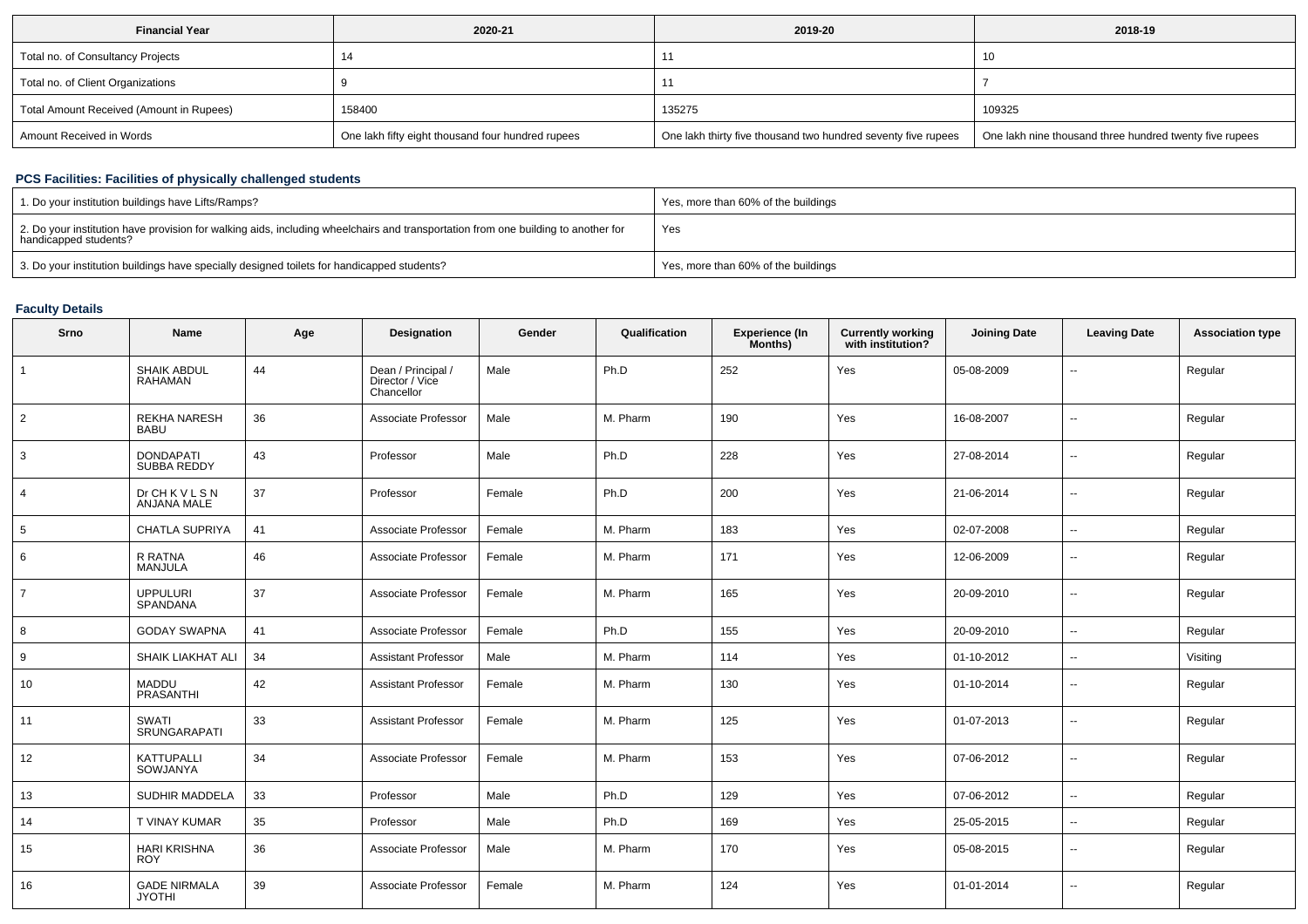| 17 | SHAHEDA<br><b>SULTANA SHAIK</b>      | 31 | <b>Assistant Professor</b> | Female | M. Pharm           | 99  | Yes | 01-06-2016 | $\overline{\phantom{a}}$ | Regular  |
|----|--------------------------------------|----|----------------------------|--------|--------------------|-----|-----|------------|--------------------------|----------|
| 18 | G SAI SRI LAKSHMI                    | 32 | <b>Assistant Professor</b> | Female | M. Pharm           | 116 | Yes | 01-06-2016 | $\sim$                   | Regular  |
| 19 | SANDYAPAKULA<br><b>BALAIAH</b>       | 33 | Assistant Professor        | Male   | Doctor of Pharmacy | 107 | Yes | 08-06-2016 | --                       | Regular  |
| 20 | <b>VELLATURI</b><br>PADMAJA          | 29 | Assistant Professor        | Female | M. Pharm           | 86  | Yes | 22-02-2016 | $\overline{\phantom{a}}$ | Regular  |
| 21 | PATIBANDLA<br>MAYURI                 | 33 | Assistant Professor        | Female | M. Pharm           | 86  | Yes | 02-01-2017 | $\overline{\phantom{a}}$ | Regular  |
| 22 | SAKINALA<br>PADMAVATHI               | 46 | Professor                  | Female | Ph.D               | 220 | Yes | 05-06-2017 | $\overline{\phantom{a}}$ | Regular  |
| 23 | KAMESWARA RAO<br><b>SANUKULA</b>     | 34 | Assistant Professor        | Male   | M. Pharm           | 134 | Yes | 05-06-2017 | $\mathbf{u}$             | Regular  |
| 24 | VADDESWARAM<br><b>JOJI BABU</b>      | 31 | Assistant Professor        | Male   | M. Pharm           | 80  | Yes | 02-01-2017 | $\overline{\phantom{a}}$ | Regular  |
| 25 | <b>MATHANGI</b><br><b>DEEPTHI</b>    | 29 | Assistant Professor        | Female | M. Pharm           | 96  | Yes | 01-06-2017 | $\overline{\phantom{a}}$ | Regular  |
| 26 | PANCHUMARTHI<br><b>DIVYA JYOTHI</b>  | 28 | Assistant Professor        | Female | Doctor of Pharmacy | 85  | Yes | 06-07-2017 | --                       | Regular  |
| 27 | <b>NUTHAKKI</b><br><b>BHARATHI</b>   | 27 | Assistant Professor        | Female | M. Pharm           | 70  | Yes | 01-10-2016 | $\overline{\phantom{a}}$ | Regular  |
| 28 | PRATURI ASHOK<br><b>KUMAR</b>        | 43 | Assistant Professor        | Male   | <b>MCA</b>         | 224 | Yes | 01-09-2009 | --                       | Regular  |
| 29 | PEDDISETTY<br>SRINIVASA RAO          | 53 | <b>Assistant Professor</b> | Male   | M.Sc.              | 314 | Yes | 01-12-2004 | $\overline{a}$           | Regular  |
| 30 | <b>GOLI VENKATA</b><br>ANAJANEYULU   | 47 | Lecturer                   | Male   | M.Sc.              | 212 | Yes | 01-11-2004 | $\overline{\phantom{a}}$ | Visiting |
| 31 | VIJAYAKUMARI<br>KONDAMUDI            | 45 | Assistant Professor        | Female | M.Sc.              | 248 | Yes | 01-11-2006 | $\overline{\phantom{a}}$ | Regular  |
| 32 | RAJU CHEEDRLA                        | 46 | <b>Assistant Professor</b> | Male   | M.A                | 256 | Yes | 02-02-2015 | $\mathbf{u}$             | Regular  |
| 33 | <b>JASTI SRIKALA</b>                 | 33 | <b>Assistant Professor</b> | Female | M. Pharm           | 95  | Yes | 02-11-2018 | $\overline{\phantom{a}}$ | Regular  |
| 34 | <b>VALETI HARITHA</b>                | 37 | Lecturer                   | Female | M.Sc.              | 130 | Yes | 29-10-2018 | $\overline{\phantom{a}}$ | Regular  |
| 35 | SHAIK SUBHANI                        | 30 | Lecturer                   | Male   | <b>MCA</b>         | 110 | Yes | 01-10-2017 | $\mathbf{u}$             | Regular  |
| 36 | YESUPOGU<br>MALYADRI                 | 29 | Assistant Professor        | Male   | Doctor of Pharmacy | 58  | Yes | 07-03-2019 | $\mathbf{u}$             | Regular  |
| 37 | <b>JANGAM DIVA</b><br>LATHA          | 29 | <b>Assistant Professor</b> | Female | Master of Pharmacy | 60  | Yes | 11-03-2019 | $\sim$                   | Regular  |
| 38 | <b>GOLLAPUDI SAI</b><br><b>KIRAN</b> | 25 | <b>Assistant Professor</b> | Male   | Doctor of Pharmacy | 39  | Yes | 16-10-2019 | $\sim$                   | Regular  |
| 39 | <b>AVULA PAVANI</b>                  | 28 | <b>Assistant Professor</b> | Female | Master of Pharmacy | 49  | Yes | 22-10-2019 | $\overline{\phantom{a}}$ | Regular  |
| 40 | KAMEPALLI<br><b>KRISHNAVENI</b>      | 27 | <b>Assistant Professor</b> | Female | Master of Pharmacy | 61  | Yes | 04-07-2019 | $\sim$                   | Regular  |
| 41 | AYELA SPANDANA                       | 25 | Assistant Professor        | Female | Doctor of Pharmacy | 34  | Yes | 19-08-2019 | $\sim$                   | Regular  |
| 42 | T Manoj Kumar                        | 29 | <b>Assistant Professor</b> | Male   | M. Pharm           | 86  | Yes | 01-04-2019 | $\sim$                   | Regular  |